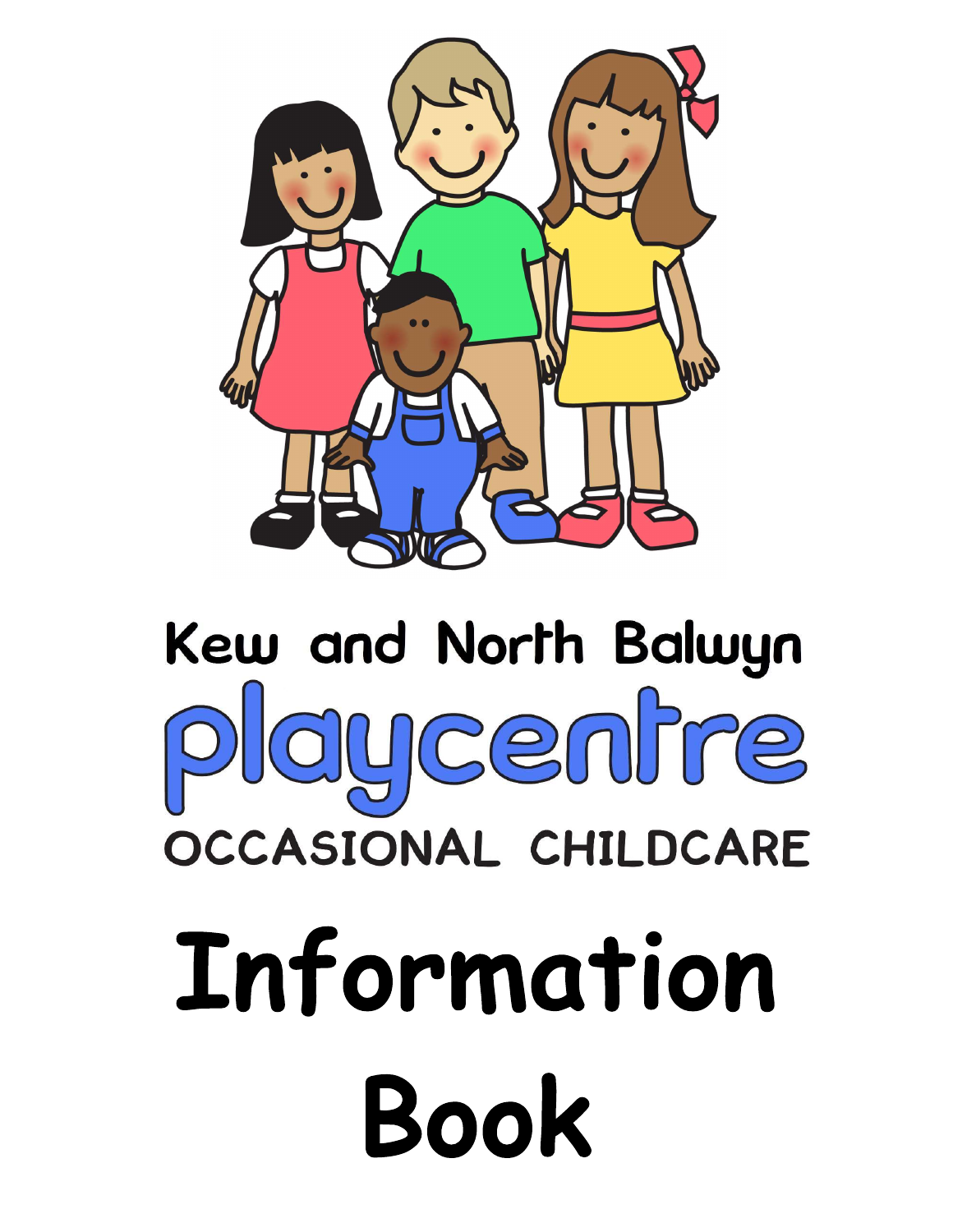| <b>CONTENTS</b>                          | <b>PAGE</b>    |
|------------------------------------------|----------------|
| KEW AND NORTH BALWYN PLAYCENTRE          | 2              |
| WHAT IS OCCASIONAL CHILDCARE             | $\overline{2}$ |
| WHAT ARE THE BENEFITS OF OCCASIONAL CARE | $\overline{2}$ |
| PLAYCENTRE PHILOSOPHY                    | 3              |
| <b>PLAYCENTRE HOURS</b>                  | $\overline{4}$ |
| <b>TERM DATES</b>                        | 5              |
| <b>SCHOOL HOLIDAY CARE</b>               | 5              |
| <b>PUBLIC HOLIDAYS</b>                   | 5              |
| <b>SESSION FEES</b>                      | 5              |
| MEMBERSHIP FEE and FUNDRAISING LEVY      | 5              |
| <b>CHILD CARE SUBSIDY</b>                | 5              |
| WHAT INFORMATION IS REQUIRED FOR         | 5              |
| <b>ENROLMENT?</b>                        |                |
| SIGNING IN AND OUT PROCEDURE             | 6              |
| <b>CHILDREN'S SAFETY</b>                 | 6              |
| <b>PLAYCENTRE PARKING</b>                | 6              |
| <b>ABSENCES</b>                          | 6              |
| <b>MEDICATION</b>                        | 7              |
| <b>CLOTHING</b>                          | 7              |
| WHAT YOUR CHILD NEEDS TO BRING           | 7              |
| <b>ESSENTIAL SUN PROTECTION</b>          | 8              |
| BIRTHDAYS AND CELEBRATIONS AT PLAYCENTRE | 8              |
| <b>CHILDREN UNDER 2 YEARS</b>            | 8              |
| SLEEP AND REST AT PLAYCENTRE             | 8              |
| <b>BABY BOTTLES</b>                      | 9              |
| <b>CHILDREN'S TOYS FROM HOME</b>         | 9              |
| <b>COMMITTEE OF MANAGEMENT</b>           | 9              |
| <b>FUNDRAISING</b>                       | 9              |
| QUESTIONS, CONCERNS OR COMPLAINTS        | 9              |
| <b>SCHOOL EXCLUSION TABLE</b>            | 10             |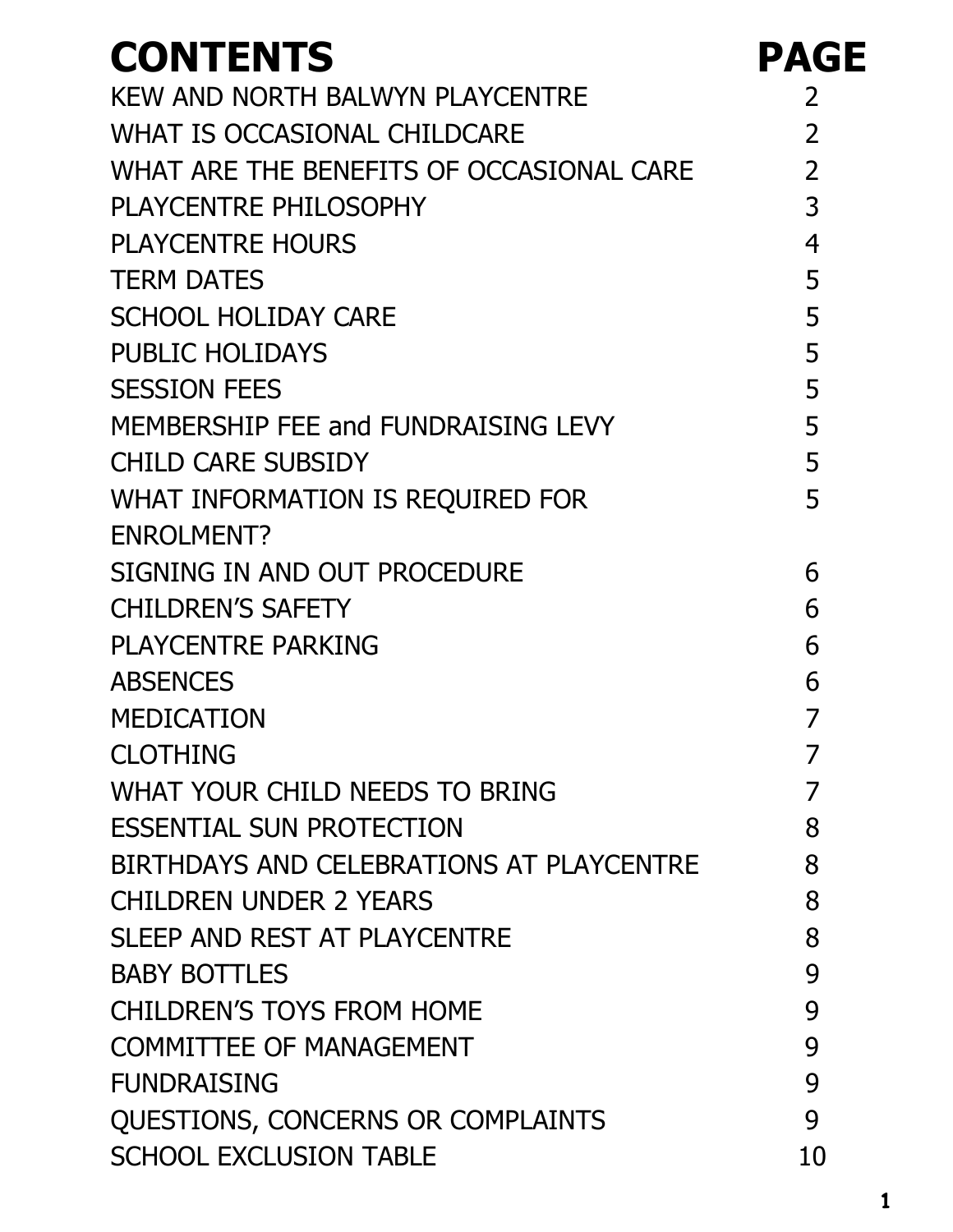#### Kew and North Balwyn Playcentre

Kew and North Balwyn Playcentre acknowledges Wurundjeri people As the Traditional Owners of the Land of Boroondara and we pay our respects to their Elders, Past and Present.

North Balwyn Playcentre is an independent, not-for-profit centre that provides quality occasional childcare for the local community.

The centre has been operating more than 40 years and we are proud to have provided respite for parents and care for so many local children (now adults!) living in the area.

Children ranging in age from 6 weeks to 5 years are cared for in our mixed-age environment, creating a unique family-feel to their experience at Playcentre. The older and younger children learn to play, share and make friends with each other over time as they attend regular sessions each week. The mixed-age environment allows the older children to act as role models to the younger ones which develops their confidence and self-esteem. The mentoring and friendships that develop often inspire the younger ones to try new things (painting, construction, make-believe dress-ups) by watching how the older ones play.

These early friendships help the children to feel a sense of belonging and they settle very quickly into their weekly routine. Often, they're having so much fun that they don't want to go home at the end of the session! The indoor and outdoor play spaces are filled with toys and activities and, usually, noisy, happy children!

#### What Is Occasional Childcare?

Essentially occasional childcare is like a specialized playgroup for your child except you can leave your child to be cared for by professional, qualified staff.

Occasional childcare provides a safe, happy, nurturing place for your child for a few hours while you take a short break to attend to other needs. It's great for pre-school aged children who are cared for in a stimulating early childhood learning environment. Our centre is run by a committee of management formed by parents of the children who

attend our centre. We are a non- profit organisation and provide this community service for local families.

We are also able to offer care for a limited number of school aged children each session if required.

The children play, paint, draw, sing, dance, laugh and learn to socialise with each other while they build their confidence, resilience and skills with each session they attend. Sessions run for 5 hours and are usually booked on a term by term basis. We are also able to take casual bookings depending on availability.

#### What Are the Benefits?

The most important benefits of regular attendance at occasional care are that it: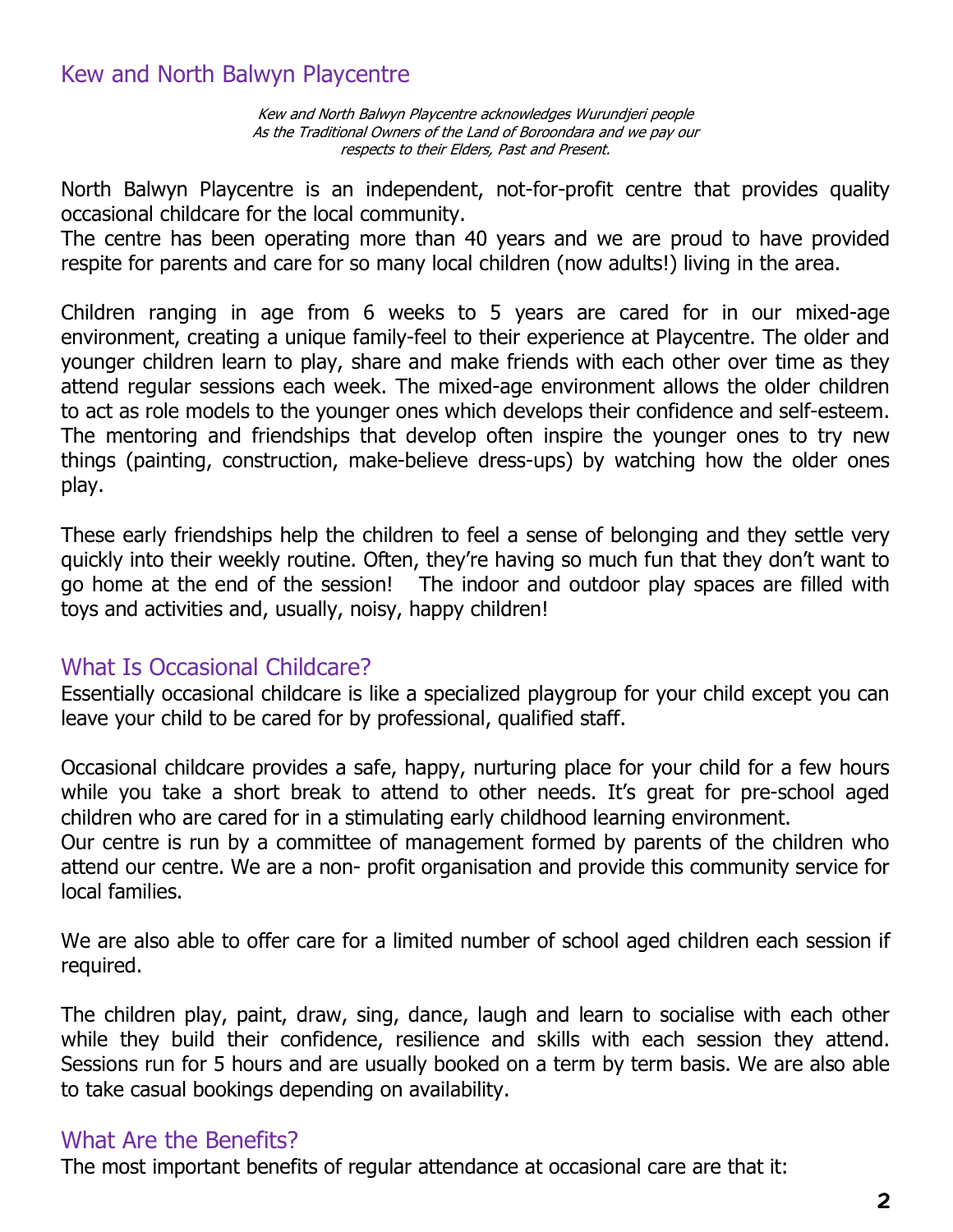- stimulates the overall gross and fine motor skill development in your pre-schooler;
- builds their confidence, resilience and independence away from home;
- acts as preparation for kindergarten;
- helps with socialisation issues (such as playing together, being in a group and following simple routines);
- teaches your child how to share (this is especially important if you have an only child);
- creates an opportunity to prepare your little one for a new baby by instilling a routine in the soon-to-be older sibling's week, and,
- last but by no means least gives you a short break so you can return refreshed to parenting

Kew and North Balwyn Playcentre aims to give your child the best care possible in a stimulating, fun and friendly environment.

Playcentre Philosophy



#### In relation to children:

- All children are unique individuals with their own needs, interests and strengths
- All children are given equal opportunities regardless of their gender, culture and socio-economic background.
- Children learn best through play and staff will support development by providing experiences that are meaningful to the children and most importantly reflect their interests.
- Learning is promoted through experimentation, investigation and role play.
- Staff will follow children's interests and provide open ended play and creative experiences within a comfortable, relaxed and home like environment.
- Children develop and learn at their own pace; therefore, staff will ensure their expectations of children's development are specific to each child and their experiences.
- Staff will ensure children have a positive self-concept, high self-esteem and social competence, as these are the basis for successful learning.
- Staff will ensure children are given meaningful praise for efforts, success and positive reinforcement.
- Staff will consult with parents regarding behaviour management.
- Staff will support each child's background within the environment, using experiences across all learning and curriculum areas.
- Staff will support the inclusion of children with additional needs, working in conjunction with the family and other support services.

#### In relation to families:

- Families are the most important people in their child's life and have valuable information to share with us.
- We will make parents feel welcome and encourage them to become involved at the centre in whatever way they feel comfortable.
- Individual families have their own parenting and childcare practices which staff will recognise and respect.
- We encourage feedback, suggestions and opinions regarding the centre's procedures, policies and the general running of the centre.
- + Families can complete surveys in relation to the centre's Guidelines and Procedures.
- Families need to feel secure in knowing that their child is in a caring nurturing environment.
- Families have the right to confidentiality and respect for privacy.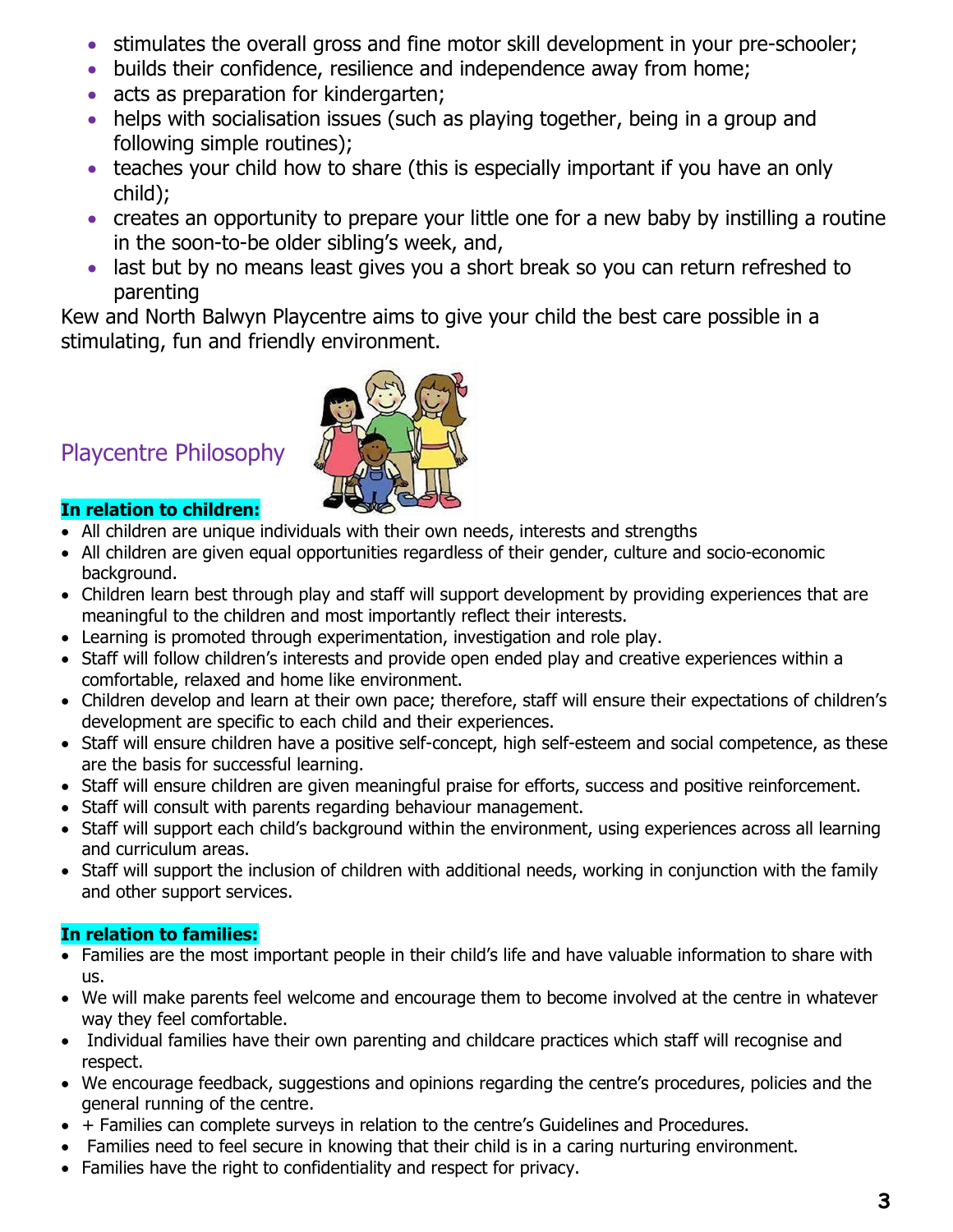#### In relation to staff:

- Staff recognise and respect that every staff member is an individual with diverse needs, interests, skills, knowledge and experience to contribute to the centre.
- We believe and respect that we are all individuals therefore we all learn at our own pace and individuality will be valued and respected.
- Staff will work as a team by motivating and supporting each other. Staff will help to build an atmosphere of trust and respect through open communications, respecting different points of view, using constructive methods of conflict resolution, and maintaining confidentiality.
- Staff know when to quide and assist a child's play and when to step back and observe.
- Staff will document and record children's development throughout the year using written observations, photographs and work samples.
- We believe that a positive working environment is fundamental to providing quality care. Therefore, we aim to maintain open, honest relationships between all staff members. We also aim to contribute equally to the centre, both professionally and personally, as this will help to form effective cooperative teamwork.
- We recognise and suspect that every staff member brings unique experiences, ideas, customs, values, skills and interests gained from their cultural background.
- We believe that staff need regular opportunities to develop and extend their skills, knowledge and enthusiasm through attending various courses of interests to them.

#### In relation to the program:

- The program encourages children to make choices and have control of their own learning through individual interests.
- Learning centres are added to and changed according to the children's interests.
- The program provides opportunities for simultaneous indoor/outdoor play that promotes child initiated small group experiences and fosters nurturing and sibling relationships. The program is based on the concept of the emergent curriculum. where the children's interests are the focus and staff work within these interests to assist with the child's development.
- We believe that the role of adults within the centre is to be facilitators that guide and encourage children's learning at their level.
- All staff will be given opportunity to have input into the program with ideas and suggestions.

#### In relation to the environment:

- We recognise the importance of providing a safe, secure and consistent environment that supports trust and familiarity as well as active exploration of learning.
- Staff provide a calm, friendly and positive atmosphere at the centre always.
- Staff will use positive forms of behaviour quidance to maintain a consistent environment and manage challenging behaviours, with continual consultation with parents.
- Staff recognise and support the importance of maintaining a high standard of hygiene and actively encourage children to become involved in hygiene practices.
- The environment will reflect a 'home like atmosphere incorporating a realistic, natural environment the child can relate to. We do this by providing baskets, home like furnishings such as tablecloths throughout the environment.

#### Playcentre Hours:

The Playcentre will be open five days per week during all Victorian School Terms on:

Monday, Wednesday and Friday from 9am—2pm and

Tuesday and Thursday from 9am – 3pm

PLEASE NOTE: You may notice that the centre is open when you arrive however, Staff use the time before 9am to set up the room for your child. Please understand that we will be unable to care for your child outside the above operating hours.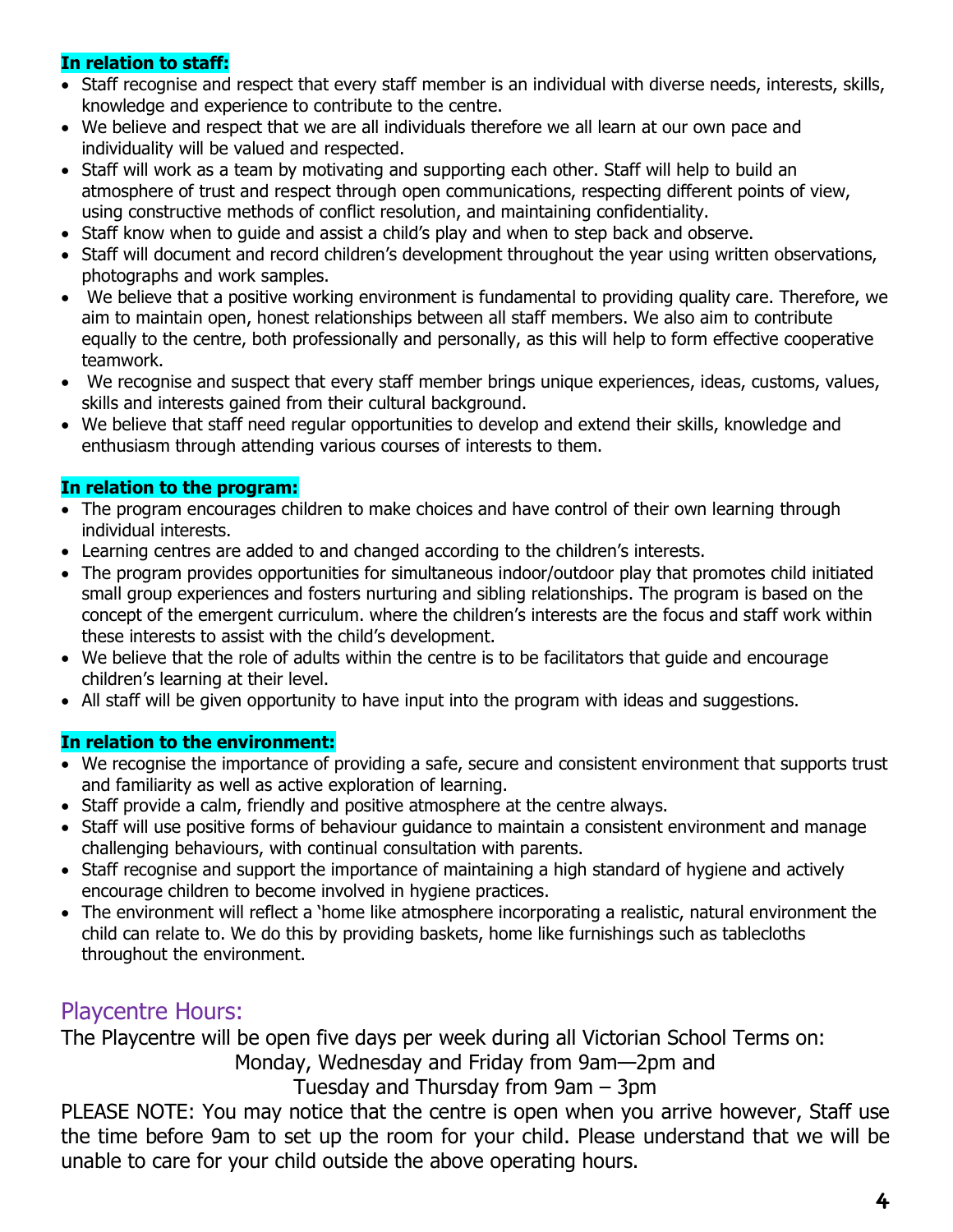#### Term Dates:

The playcentre terms are divided in a similar way to those of the school system. Please refer to the Department of Education's website at: https://www.education.vic.gov.au/about/department/Pages/datesterm.aspx for details of all current and future term dates.

## School Holiday Care:

Playcentre operates a limited school holiday program in January and during all term breaks. Dates for our holiday child care are announced to our members in the final weeks of each term. Our school holiday sessions are expected to be in high demand and availability is limited. Be sure to book early to secure your spot!

#### Public Holidays:

The Playcentre will be closed during all public holidays. Public Holidays are fee free.

#### Session Fees:

Fee for each ongoing five (5)-hour session is \$66.50 per session Casual bookings are \$78.50 per 5 hour session.

Fee for each ongoing six (6)-hour session is \$80.00 per session. Casual bookings are \$92.00 per 6 hour session.

Fees are issued prior to the start of the term and are due at the end of the previous term. Session fees are not refundable for non-attendance due to illness or holidays etc.

## Membership Fee and Fundraising Levy:

To cover additional administrative costs, all families will incur a Membership Fee of \$20 per Family at the commencement of their enrolment each year.

Families are also charged a fundraising levy of \$30 per family in terms 2, 3 and 4. This ensures the amount of fundraising is capped at no more than 2 fundraisers per year.

## Child Care Subsidy:

North Balwyn Play Centre is an 'Approved Care' provider and as such fees paid for child care can be reduced by claiming Child Care Subsidy.

To claim Child Care Subsidy, you must first register with Centrelink by completing and lodging the Claim for Child Care Subsidy. Following lodgement, your family will be assessed for the applicable rate of Child Care Subsidy. Please refer to

https://docs.education.gov.au/system/files/doc/other/1. what is the child care subsidy.p df for further details. The Playcentre can only provide your fee reduction for child care once Centrelink has assessed your rate and all relevant details have been supplied to us. It is recommended that all families contact the Department of Human Services on 136150 prior to enrolment to determine their eligibility.

## What information is required for enrolment?

You will be asked to complete an enrolment form prior to commencement each year with the following information:

• Name and address and a contact number in case of emergencies.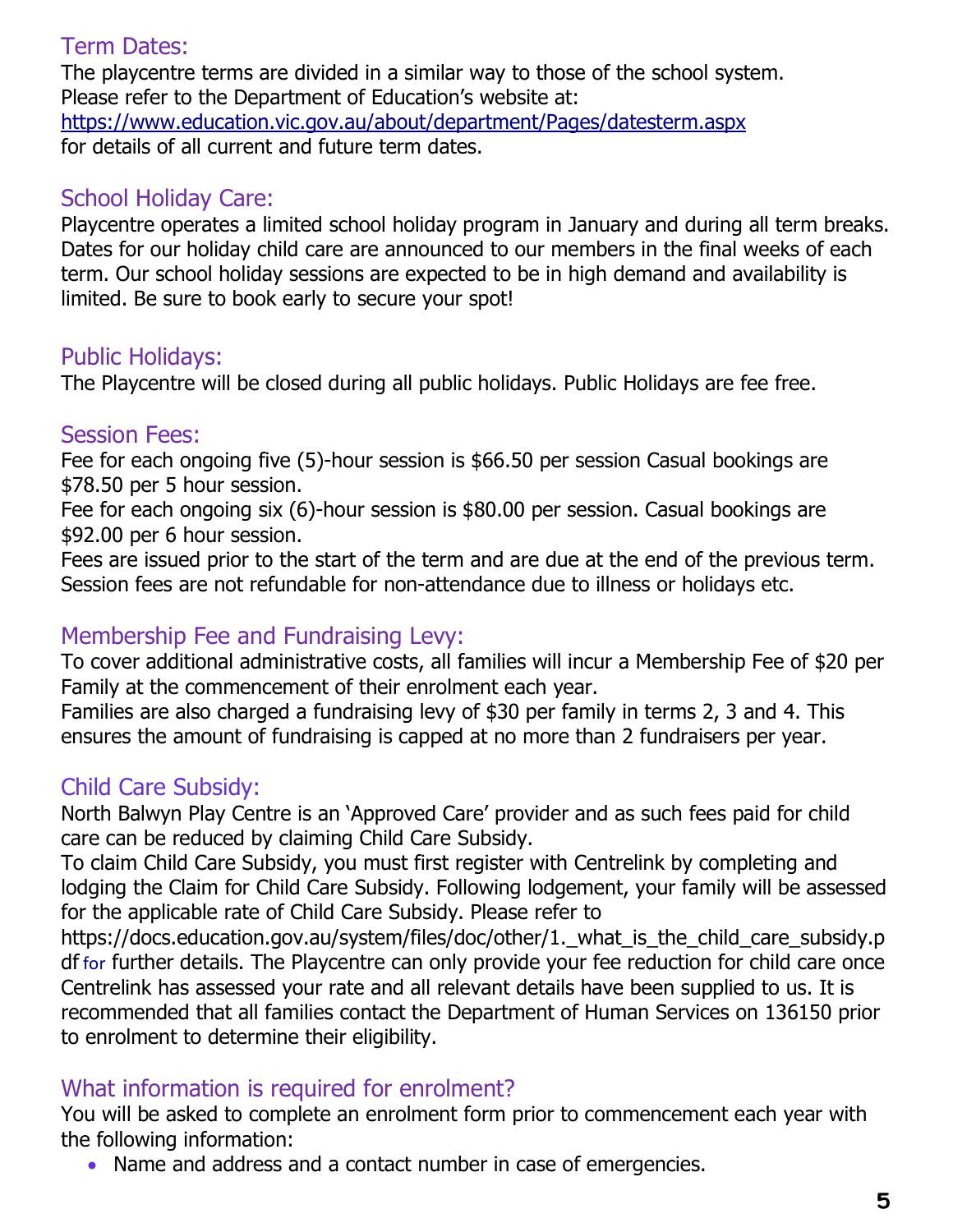- Name and address of another adult responsible for your child in case you cannot be contacted in an emergency
- Allergies or any health issues the carers should be aware of, especially food allergies.
- Any additional needs your child may have
- Name of family doctor.
- Authorization to administer prescription medication and to seek medical, hospital or ambulance care.
- Languages known and languages spoken at home.
- Parent Occupation details
- Details of any court orders in relation to your child.
- Immunisation record for your child. Families are required to provide an immunisation status certificate from the Australian Childhood Immunisation Register. This certificate should outline that all immunisations are up to date.
	- How do I obtain an immunisation status certificate?
- This can be obtained from
	- the Australian Childhood Immunisation Register phone 1800 653 809 or
	- email acir@medicareaustralia.gov.au or go to
	- www.medicareaustralia.gov.au/online Or
	- **visit your local Medicare Office.**

Please ensure you complete a separate enrolment form for each of your children in care.

# Signing In and Out Procedure:

We ask parents to ensure that children are brought into the CARE OF THE STAFF by a responsible person (at least 15 years of age) and similarly collected after the session.

Upon entering the playcentre, please sign your child in at the electronic signing in kiosk in the foyer **before** entering the playroom. Children should remain with parents until this process has occurred. At the end of each session, children must be again signed out by an authorised adult immediately **prior** to entering the room to pick up the child

#### Safety:

Children should be brought to the Playcentre and collected at the end of the session by an adult. All adults must ensure that ONLY their child is escorted out of the gate at the end of the session.

#### \*\*\*PLEASE MAKE SURE THE PLAYCENTRE GATE AND DOOR IS SECURELY CLOSED AT ALL TIMES\*\*\*\*

A doorbell is located at the gate for parents and other authorised people to seek access whenever they require this. All current families will also be given a code to gain access through the locked gate at arrival and pick up times. To maximise safety for our children we ask that you do not provide entry to any other adult when arriving and departing the centre. Anyone who does not know the entry code will be required to ring the doorbell and wait for staff assistance

## Playcentre Parking:

Parallel parking is available in the streets surrounding the centre. Please check parking signs for details.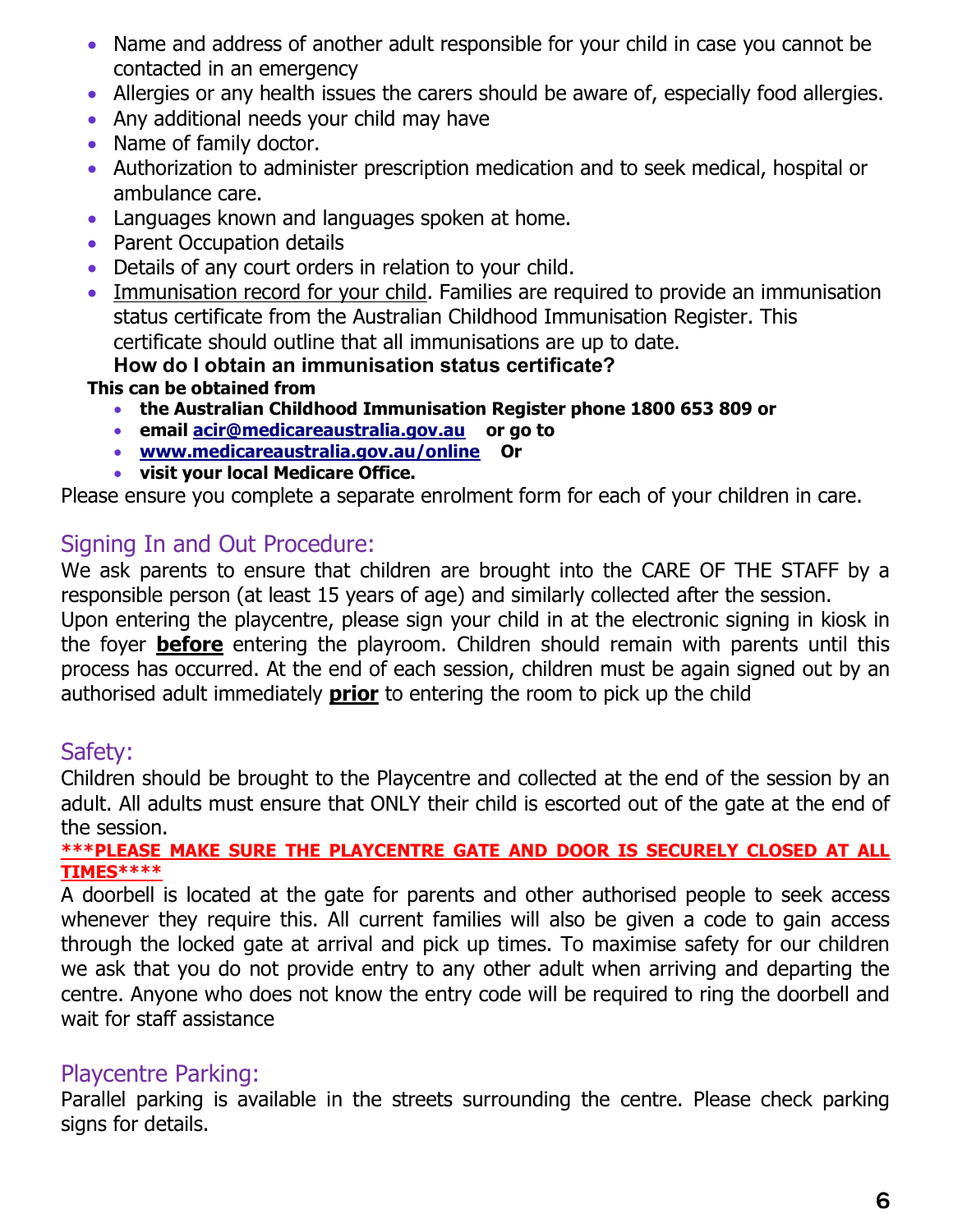# Absences (Holidays and Ill Health)

If your child is going to be absent from Playcentre, or has an infectious disease, we require you to notify us promptly.

Please keep your child at home if he/she is not well, even if your child wants to come to **Playcentre** 

Infection spreads rapidly amongst young children.

In fairness to others, a child should not attend if they have:

- $*$  a heavy nasal discharge
- \* sore throat

\* vomited, or had diarrhoea or a fever within previous 24 hours

Children should only come to playcentre if they are well enough to participate fully. i.e. play outside, eat their snack, lunch, etc.

Please refer to our *Incident, Injury, Trauma and Illness Policy* for further details.

# **Medication**

Medication Procedure

If children require medication while at the centre, parents must

- Advise staff of their child's needs in relation to the medication
- Provide the medicine in the original container with the child's name printed clearly on the container
- Personally hand the medicine to a staff member for safe keeping out of the reach of children. Under no circumstances is medication to be left in your child's bag.
- Fill in the details of dosage, time of administration, etc on the Medication form and sign. Please make sure that each dose to be administered is entered individually and signed.
- NOTE: Staff will only administer dose as defined on the bottle. On collection of children, parents must check the Medication form, sign and ask staff for the medication.

# Clothing:

We provide smocks to protect children's clothing, however, it is wise to dress children in clothing that can be easily laundered. Children should also wear clothes which they can manage with minimal assistance, when going to the toilet. Children should also be dressed appropriately for outside play all year around. Children always require a change (or two) of clothing to be kept in their bag.

## What Does Your Child Need To Bring?

Your child needs to bring with him/her each session:

- A drink bottle **WATER ONLY PLEASE**. No milk or juice boxes please.
- A snack and lunch, (both meals must be packaged separately). Please also provide any cutlery your child may need for their meal.
- Nappies and Nappy rash cream (if applicable)- Please name your nappy and place in our nappy tub on arrival
- Any items required for sleep if applicable
- TWO changes of clothing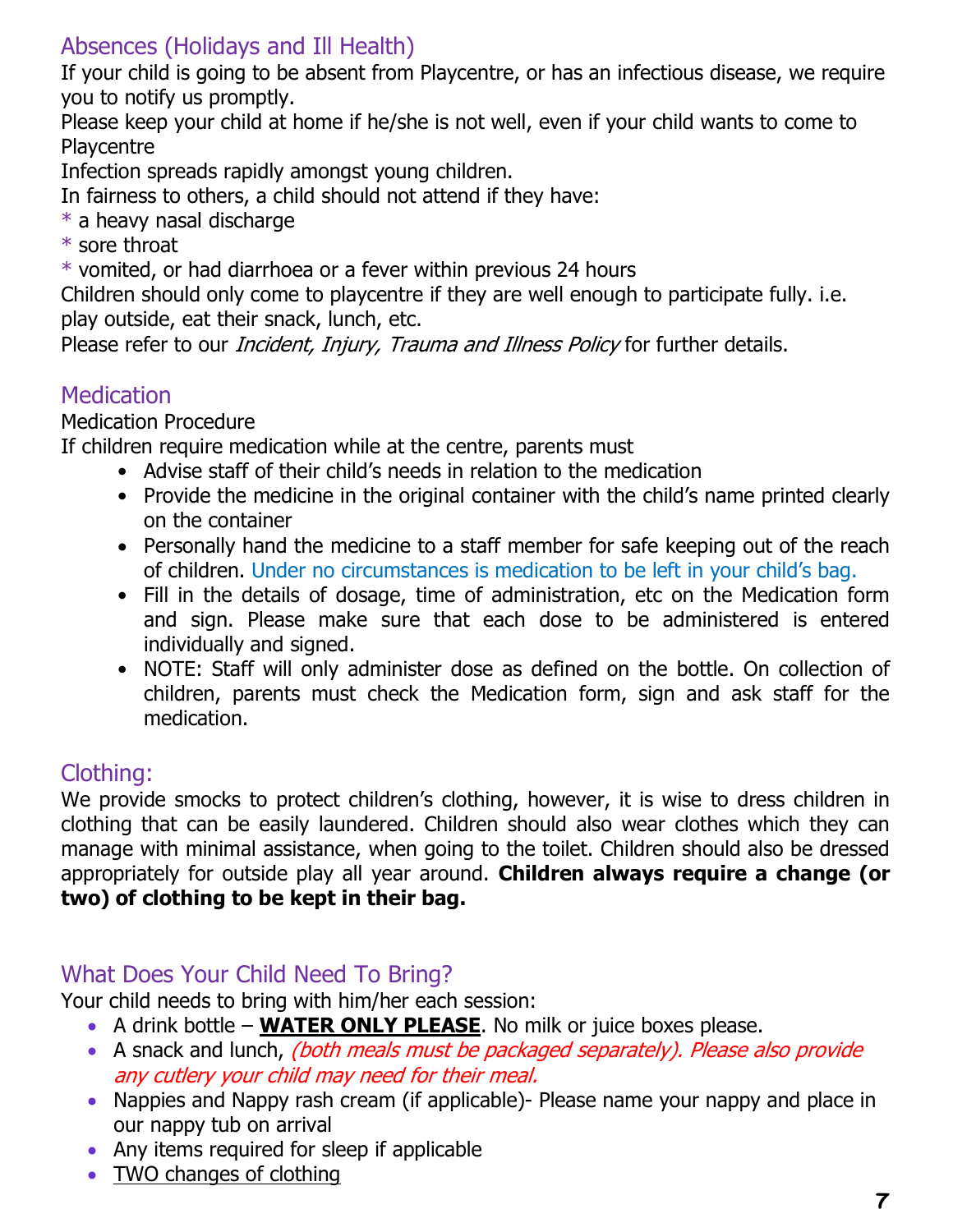- A warm coat for outside play in cooler months
- A protective sun hat from September  $1<sup>st</sup>$  to May 1st
- If your child requires a bottle of milk, please ensure this is prepared at home and provided to staff on arrival for refrigeration.
- A pram if your child is under two years of age

#### (No nuts, nut products, or nut spread please)

#### ALL YOUR CHILD'S BELONGINGS, e.g. bag, food container, drink bottle, nappy, hat, coat, pram etc MUST be clearly labelled with your child's name. Child's Bag must also be large enough to hold all your child's belongings including their snack and lunch boxes, coats etc.

Where your child requires the use of a dummy for comfort, please ensure it is also clearly labelled.

# Essential Sun Protection

A sunhat is required for outdoor play every day until May 1st and then again from September 1st each year.

Parents are required to apply sunscreen to their child prior to the start of each session during the above dates. Sunscreen is also available at the centre for your use. If you have not applied sunscreen to your child please inform staff on arrival. Please refer to our Sun Protection Policy for further details.

## Birthdays and Celebrations at Playcentre

We are happy to celebrate your child's birthday or other special event at the centre. We request however that you only bring non-food related products to assist with this celebration. This could be a balloon, a whistle, a party hat etc. This is limited only by your imagination. Unfortunately, we are unable to accept food items due to food related health concerns. Please also ensure that your items are safe for children under three years.

# Children Under 2

Younger children find five hours of care very tiring and often need a quiet place to sit for rest and respite during part of the session. We therefore ask you to provide a pram and a comfort toy or blanket for your child if they are under two years of age. Please ensure that this pram is labelled. Tags are available in the foyer for parent's use

## Sleep and Rest at Playcentre

Families will be provided with a link to our sleep form on enrolment for all children who may require a sleep during our 5 hour sessions. We have a designated sleep/ cot room for this purpose and aim to accommodate children's sleep needs in line with their current sleep patterns.

In addition to this, all children who attend for a 6 our session will participate in a rest period. All children attending on these days will need to bring a cot sheet and blanket, (in a clearly labelled bag) with them to Playcentre on these days. Children who do not want to sleep during this period will participate in quiet, restful activities in their cosy rest area during these rest periods.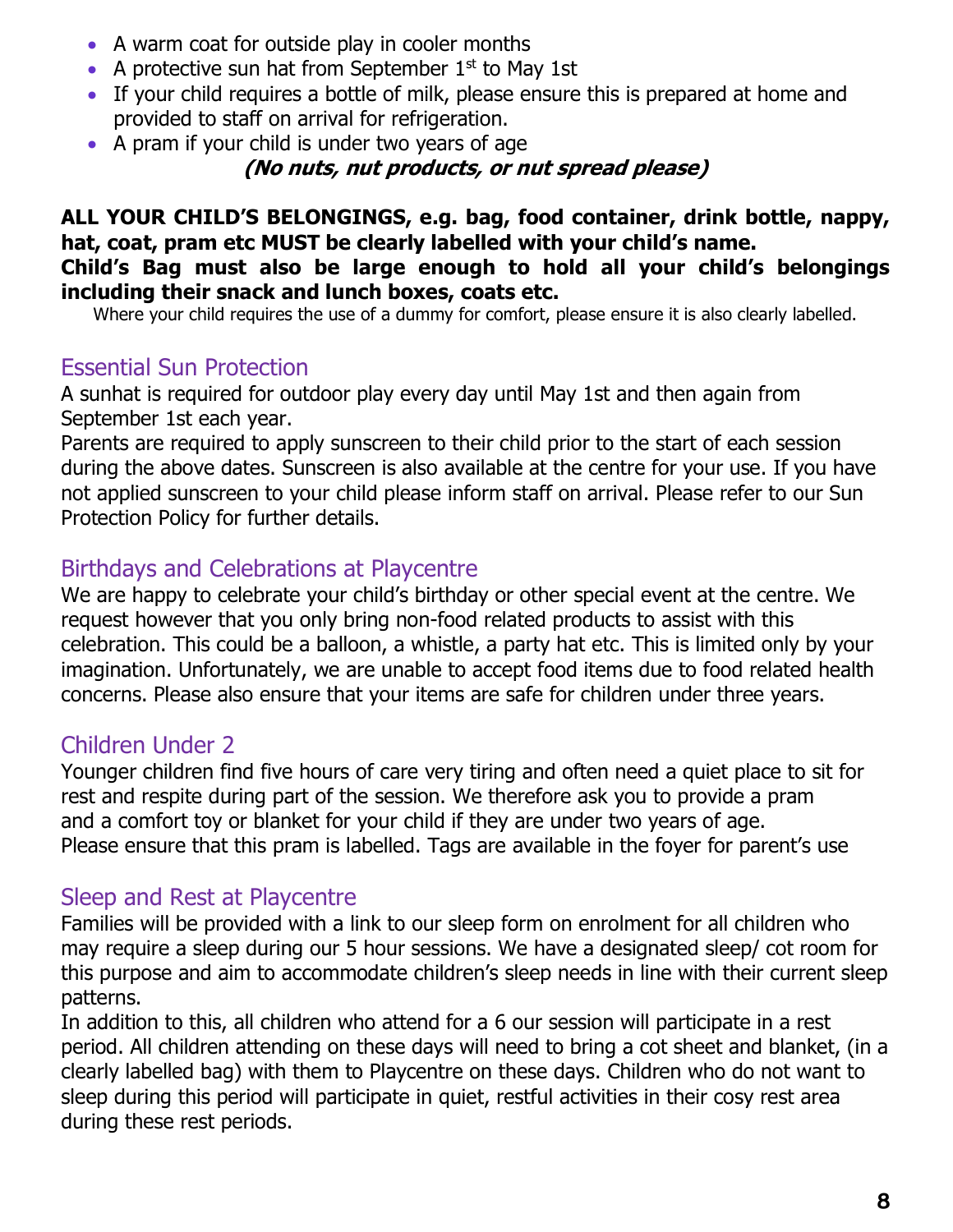#### Baby Bottles

If your child requires a bottle of milk during the session. Please hand this to staff on arrival for storage in the centre refrigerator. Bottles must be pre-prepared and clearly labelled with child's name. Please also ensure that you provide instructions regarding when you would like your child to have this.

# Children's Toys from Home

Children should not bring toys, etc. to Playcentre as they will invariably be lost or broken or may be the cause of conflict with others. However, if your child is dependent on a certain toy, blanket etc for sleeping or in times of distress, please pack this safely in their bag and alert staff that this is available if needed.

## Committee of Management

The Playcentre is a community run program that relies on parent involvement. Any assistance you can provide or suggestions you may wish to make are appreciated. The Playcentre is run by a committee of parents who are elected at each AGM (held early each year). If you are interested in joining the committee, or if you do not have time to be on the Committee but would like to help in specialty areas, please advise staff or contact a current Committee member. See staff for details.

## **Fundraising**

The centre relies on fundraising to provide funds for the purchase of new equipment and upgrades to our facilities. We realise that all our families lead very busy lives therefore it is our intention to keep fundraising to an absolute minimum. For us to do this a fundraising levy will be applied to each families account in terms 2, 3 and 4. This allows us to minimise all fundraising to a maximum of 2 activities per calendar year. It is an expectation that all families participate in assisting with our fundraising activities. Please refer to our Fee and Debt Management Policy for further details

#### Questions, Concerns and Complaints

We are happy to assist you with any concern that you may have regarding the running of the Playcentre or your child's involvement. If you have a problem or difficulty, please raise it with the Director, or a member of the committee. However, if your problem remains unresolved, all complaints must be in writing to the President, who will then refer the matter to the complaints Sub-Committee. Parents are encouraged to discuss any concerns with the Director in the first instance. She is available during the session or by telephone during session time, or via email. All discussions will of course be confidential. Please refer to our Complaints and Grievances Policy for further details.

We look forward to welcoming you and your child to Playcentre soon!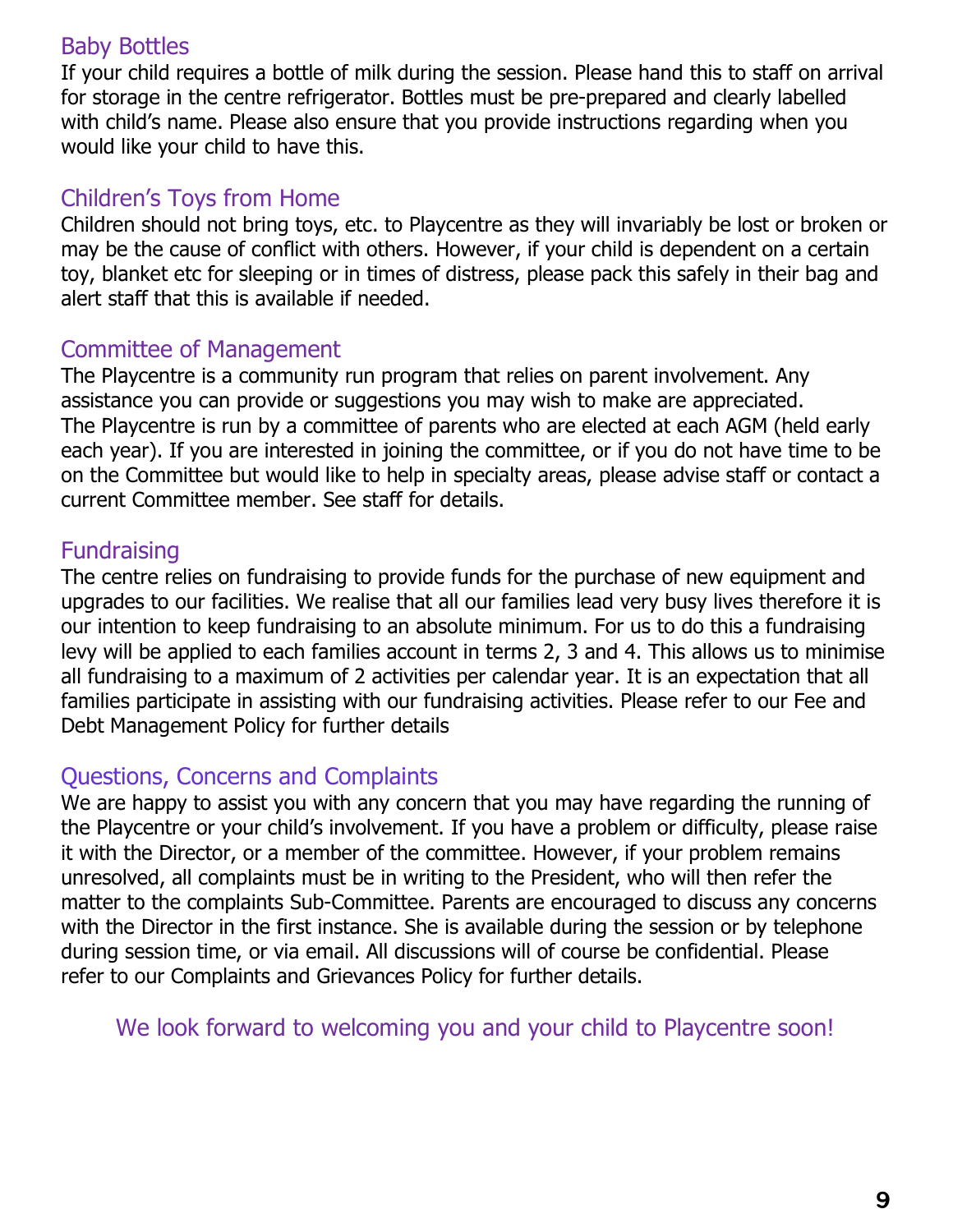# School Exclusion Table

Table: Minimum period of exclusion from primary schools and children's services for infectious diseases cases and contacts (Public Health and Wellbeing Regulations 2010, Schedule 7)

|                | <b>Number Conditions</b>                             | <b>Exclusion of cases</b>                                                                                                                                                                                                    | <b>Exclusion of contacts</b>                                                                                                                                                                              |
|----------------|------------------------------------------------------|------------------------------------------------------------------------------------------------------------------------------------------------------------------------------------------------------------------------------|-----------------------------------------------------------------------------------------------------------------------------------------------------------------------------------------------------------|
| 1              | Chickenpox                                           | Exclude until all blisters have dried.<br>This is usually at least 5 days after the<br>but may be less in previously<br>immunised children                                                                                   | Any child with an immune deficiency (for<br>example, leukaemia) or receiving<br>rash appears in unimmunised children, chemotherapy should be excluded for their<br>own protection. Otherwise not excluded |
| $\overline{2}$ | Conjunctivitis                                       | Exclude until discharge from eyes has Not excluded<br>ceased                                                                                                                                                                 |                                                                                                                                                                                                           |
| 3              | Cytomegalovirus<br>(CMV) infection                   | Exclusion is not necessary                                                                                                                                                                                                   | Not excluded                                                                                                                                                                                              |
| 4              | Diarrhoeal illness                                   | Exclude until there has not been<br>vomiting or a loose bowel motion for<br>24 hours                                                                                                                                         | Not excluded                                                                                                                                                                                              |
| 5              | Diphtheria                                           | Exclude until medical certificate of<br>recovery is received following at least<br>two negative throat swabs, the first not<br>less than 24 hours after finishing a<br>course of antibiotics and the other 48<br>hours later | Exclude family/household contacts until<br>cleared to return by the Chief Health Officer                                                                                                                  |
| 6              | Glandular fever<br>(Epstein-Barr Virus<br>infection) | Exclusion is not necessary                                                                                                                                                                                                   | Not excluded                                                                                                                                                                                              |
| 7              | Hand, Foot and<br>Mouth disease                      | Exclude until all blisters have dried                                                                                                                                                                                        | Not excluded                                                                                                                                                                                              |
| 8              | Haemophilus<br>influenzae type b<br>(Hib)            | Exclude until 48 hours after initiation<br>of effective therapy                                                                                                                                                              | Not excluded                                                                                                                                                                                              |
| 9              | Hepatitis A                                          | Exclude until a medical certificate of<br>recovery is received, but not before 7<br>days after the onset of jaundice or<br>illness                                                                                           | Not excluded                                                                                                                                                                                              |
| 10             | Hepatitis B                                          | Exclusion is not necessary                                                                                                                                                                                                   | Not excluded                                                                                                                                                                                              |
| 11             | Hepatitis C                                          | Exclusion is not necessary                                                                                                                                                                                                   | Not excluded                                                                                                                                                                                              |
| 12             | Herpes (cold sores)                                  | Young children unable to comply with Not excluded<br>good hygiene practices should be<br>excluded while the lesion is weeping.<br>Lesions to be covered by dressing,<br>where possible                                       |                                                                                                                                                                                                           |
| 13             | Human immuno-<br>deficiency virus<br>infection (HIV) | Exclusion is not necessary                                                                                                                                                                                                   | Not excluded                                                                                                                                                                                              |
| 14             | Impetigo                                             | Exclude until appropriate treatment has Not excluded<br>commenced. Sores on exposed<br>surfaces must be covered with a<br>watertight dressing                                                                                |                                                                                                                                                                                                           |
| 15             | Influenza and<br>influenza like<br>illnesses         | Exclude until well                                                                                                                                                                                                           | Not excluded unless considered necessary by<br>the Chief Health Officer                                                                                                                                   |
| 16             | Leprosy                                              | Exclude until approval to return has                                                                                                                                                                                         | Not excluded                                                                                                                                                                                              |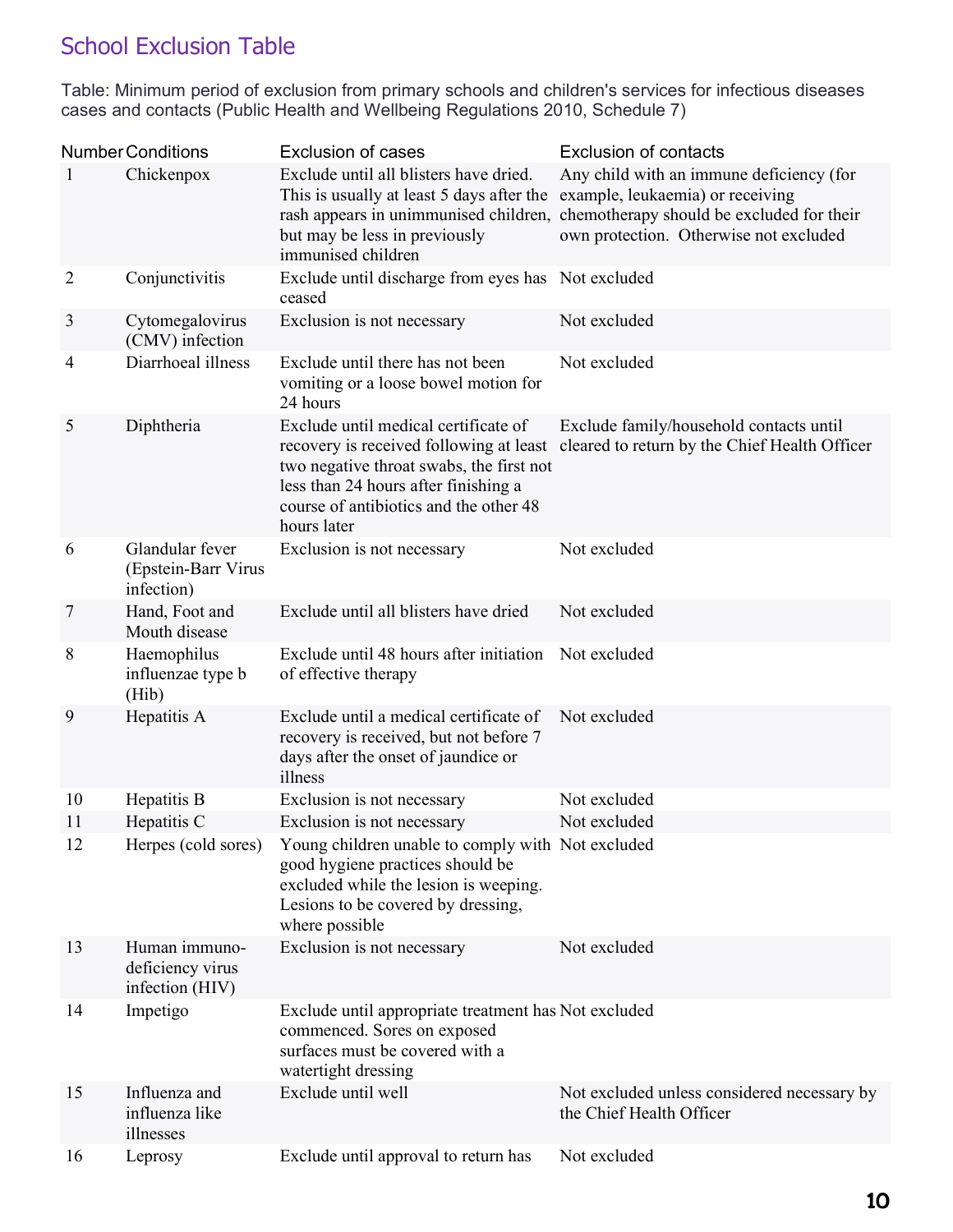|    | <b>Number Conditions</b>                                   | <b>Exclusion of cases</b>                                                                                                                     | <b>Exclusion of contacts</b>                                                                                                                                                                                                                                                                                                                                                                                |
|----|------------------------------------------------------------|-----------------------------------------------------------------------------------------------------------------------------------------------|-------------------------------------------------------------------------------------------------------------------------------------------------------------------------------------------------------------------------------------------------------------------------------------------------------------------------------------------------------------------------------------------------------------|
|    |                                                            | been given by the Chief Health Officer                                                                                                        |                                                                                                                                                                                                                                                                                                                                                                                                             |
| 17 | Measles                                                    | Exclude for at least 4 days after onset<br>of rash                                                                                            | Immunised contacts not excluded.<br>Unimmunised contacts should be excluded<br>until 14 days after the first day of appearance<br>of rash in the last case. If unimmunised<br>contacts are vaccinated within 72 hours of<br>exposure with any infectious case, or received<br>Normal Human Immunoglobulin (NHIG)<br>within 144 hours of exposure of any infectious<br>case, they may return to the facility |
| 18 | Meningitis (bacterial Exclude until well<br>other than     |                                                                                                                                               | Not excluded                                                                                                                                                                                                                                                                                                                                                                                                |
|    | meningococcal<br>meningitis)                               |                                                                                                                                               |                                                                                                                                                                                                                                                                                                                                                                                                             |
| 19 | Meningococcal<br>infection                                 | Exclude until adequate carrier<br>eradication therapy has been<br>completed                                                                   | Not excluded if receiving carrier eradication<br>therapy                                                                                                                                                                                                                                                                                                                                                    |
| 20 | Mumps                                                      | Exclude for 5 days or until swelling<br>goes down (whichever is sooner)                                                                       | Not excluded                                                                                                                                                                                                                                                                                                                                                                                                |
| 21 | Molluscum<br>contagiosum                                   | Exclusion is not necessary                                                                                                                    | Not excluded                                                                                                                                                                                                                                                                                                                                                                                                |
| 22 |                                                            | Pertussis (Whooping Exclude the child for 21 days after the                                                                                   | Contacts aged less than 7 years in the same                                                                                                                                                                                                                                                                                                                                                                 |
|    | cough)                                                     | onset of cough or until they have<br>completed 5 days of a course of<br>antibiotic treatment                                                  | room as the case who have not received three<br>effective doses of pertussis vaccine should be<br>excluded for 14 days after the last exposure to<br>the infectious case, or until they have taken 5<br>days of a course of effective antibiotic<br>treatment                                                                                                                                               |
| 23 |                                                            | Poliovirus infection Exclude for at least 14 days from<br>onset. Re admit after receiving<br>medical certificate of recovery                  | Not excluded                                                                                                                                                                                                                                                                                                                                                                                                |
| 24 | Ringworm, scabies,<br>pediculosis (head<br>lice)           | Exclude until the day after appropriate Not excluded<br>treatment has commenced                                                               |                                                                                                                                                                                                                                                                                                                                                                                                             |
| 25 | Rubella (German<br>measles)                                | Exclude until fully recovered or for at Not excluded<br>least four days after the onset of rash                                               |                                                                                                                                                                                                                                                                                                                                                                                                             |
| 26 | Severe Acute<br>Respiratory<br>Syndrome (SARS)             | Exclude until medical certificate of<br>recovery is produced                                                                                  | Not excluded unless considered necessary by<br>the Chief Health Officer                                                                                                                                                                                                                                                                                                                                     |
| 27 | Shiga toxin or<br>Escherichia coli<br>(STEC or VTEC)       | Exclude if required by the Chief<br>Verotoxin producing Health Officer and only for the period<br>specified by the Chief Health Officer       | Not excluded                                                                                                                                                                                                                                                                                                                                                                                                |
| 28 | Streptococcal<br>infection<br>(including scarlet<br>fever) | Exclude until the child has received<br>antibiotic treatment for at least 24<br>hours and the child feels well                                | Not excluded                                                                                                                                                                                                                                                                                                                                                                                                |
| 29 | Tuberculosis<br>(excluding latent<br>tuberculosis)         | Exclude until receipt of a medical<br>certificate from the treating physician<br>stating that the child is not considered<br>to be infectious | Not excluded                                                                                                                                                                                                                                                                                                                                                                                                |
| 30 | Typhoid fever<br>(including<br>paratyphoid fever)          | Exclude until approval to return has<br>been given by the Chief Health<br>Officer                                                             | Not excluded unless considered necessary by<br>the Chief Health Officer                                                                                                                                                                                                                                                                                                                                     |